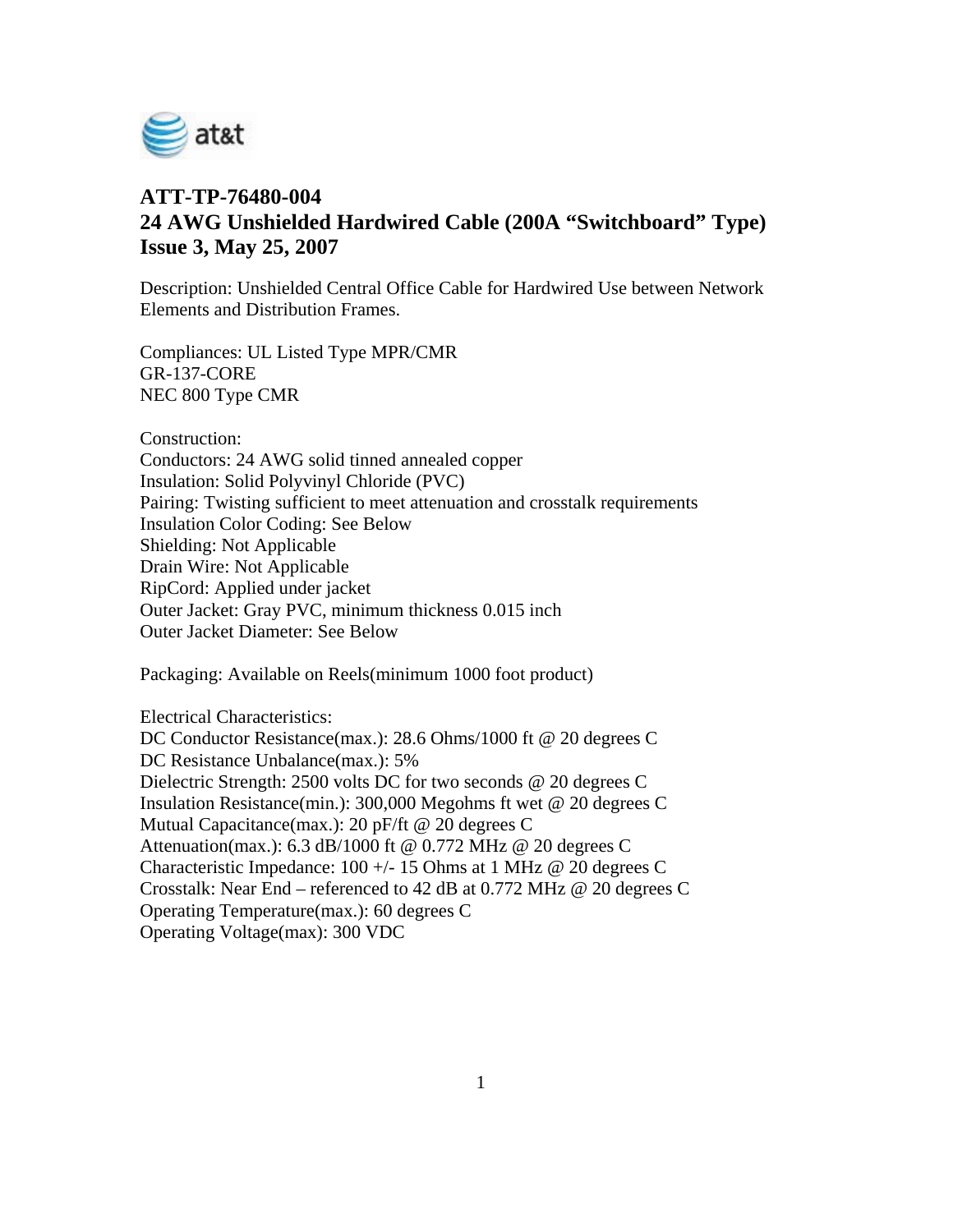Insulation Color Coding:

| <u>Pair</u>    | $\overline{\text{Tip}}$ | <u>Ring</u>  |
|----------------|-------------------------|--------------|
| $\mathbf{1}$   | WH-BL                   | <b>BL-WH</b> |
| $\overline{c}$ | WH-OR                   | OR-WH        |
| 3              | WH-GR                   | <b>GR-WH</b> |
| $\overline{4}$ | WH-BR                   | <b>BR-WH</b> |
| 5              | WH-SL                   | SL-WH        |
| 6              | RD-BL                   | <b>BL-RD</b> |
| 7              | RD-OR                   | OR-RD        |
| 8              | RD-GR                   | <b>GR-RD</b> |
| 9              | RD-BR                   | <b>BR-RD</b> |
| 10             | RD-SL                   | SL-RD        |
| 11             | BK-BL                   | <b>BL-BK</b> |
| 12             | <b>BK-OR</b>            | OR-BK        |
| 13             | <b>BK-GR</b>            | <b>GR-BK</b> |
| 14             | <b>BK-BR</b>            | <b>BR-BK</b> |
| 15             | <b>BK-SL</b>            | SL-BK        |
| 16             | YL-BL                   | <b>BL-YL</b> |
| 17             | YL-OR                   | OR-YL        |
| 18             | YL-GR                   | <b>GR-YL</b> |
| 19             | YL-BR                   | BR-YL        |
| 20             | YL-SL                   | SL-YL        |
| 21             | VI-BL                   | BL-VI        |
| 22             | VI-OR                   | OR-VI        |
| 23             | VI-GR                   | GR-VI        |
| 24             | VI-BR                   | BR-VI        |
| 25             | VI-SL                   | SL-VI        |
|                |                         |              |

Outer Jacket Diameter:

| Pairs          | <b>Typical Diameter(in)</b> |  |
|----------------|-----------------------------|--|
| $\overline{4}$ | 0.18                        |  |
| 6              | 0.22                        |  |
| 12             | 0.29                        |  |
| 16             | 0.32                        |  |
| 25             | 0.39                        |  |
| 50             | 0.52                        |  |
| 100            | 0.78                        |  |
|                |                             |  |